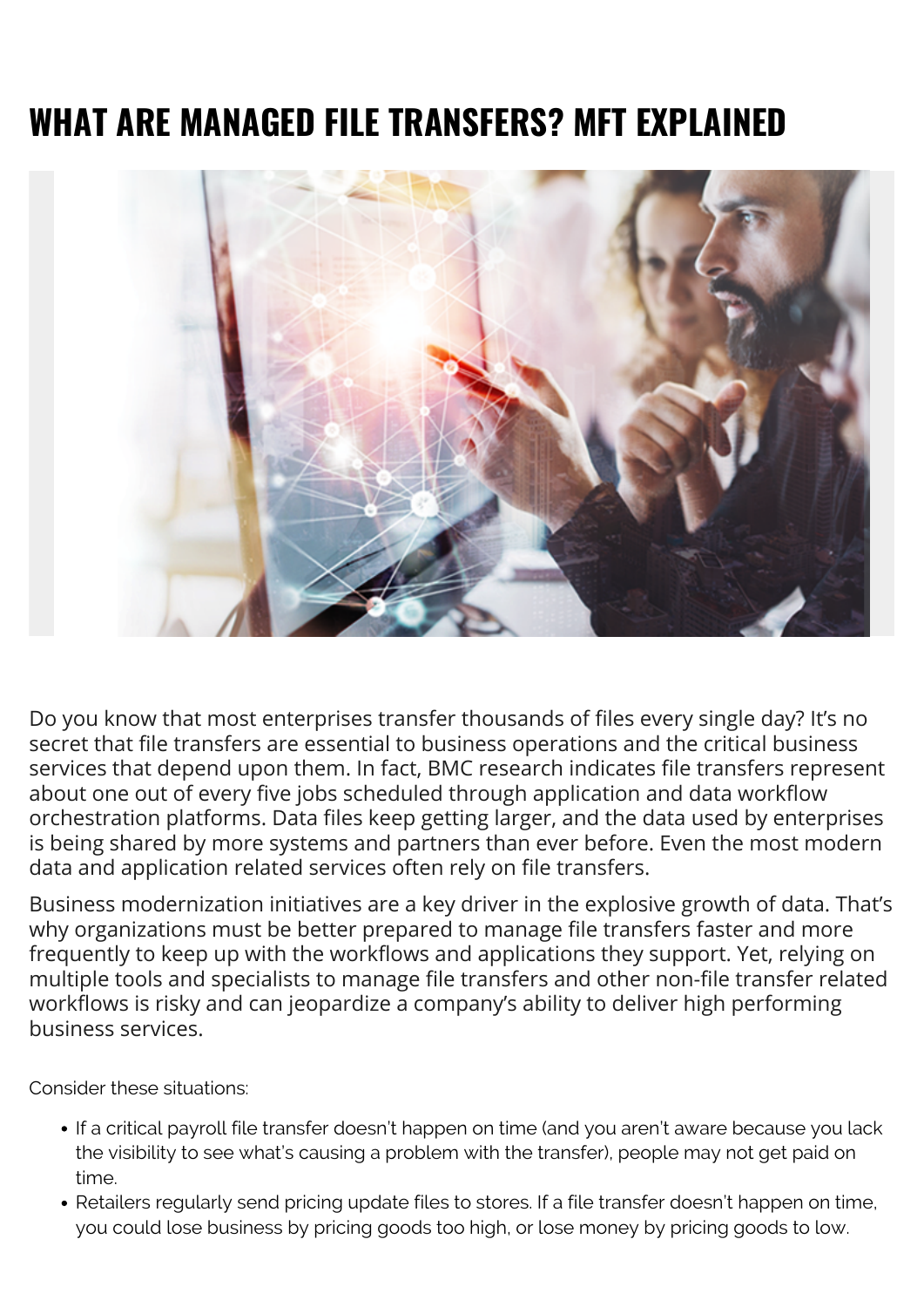If regulatory changes that impact your industry occur, and you can't easily understand what impact that has to your file transfers, compliance could be jeopardized, resulting in fines, reputational damage, or worse.

#### **Challenges with Managed File Transfers**

Many enterprises use multiple file transfer tools along with separate workflow orchestration solutions to manage their systems. When multiple systems are used, companies often struggle because they don't have a clear understanding of when file transfers and related non-file transfer processing will be complete, thus jeopardizing service levels. This lack of visibility makes it difficult to understand when problems occur, and how to correct them (even if they do know there is a problem).

As more interactions between systems happen, additional time-consuming scripting and other manual integration efforts are required. Traditional file transfer solutions typically lack robust scheduling, security granularity for varying roles, SLA monitoring, web and mobile interfaces, and automated, proactive notification capabilities. When transfers aren't consolidated and automated, they require more manual effort and expertise to fix when problems occur.

## **Multiple solutions are inefficient**

It's important to manage scheduling information and workflows across all applications and data pipelines, including file transfers, from a single point of control. Without the ability to manage data that flows among applications, you can't determine whether a file transfer has completed on time or if a transfer has failed.

Managing file transfers with multiple solutions doesn't work because it:

- Requires **inefficient scripting** and **manual integration**
- Introduces **risk and costs** as there is a **greater likelihood errors and delays will occur**
- **Limits your ability to execute transfers** quickly, preventing you from maximizing modernization initiatives
- Makes it **difficult to monitor** critical business services, which may negatively impact customers

## **Choosing a Managed File Transfer solution**

File transfers and related application workflows should be tightly integrated with a powerful application and data workflow orchestration platform.

Make sure your platform:

- 1. Has highly efficient file transfer management capabilities, dynamic scheduling controls, and that it provides a single point of control
- 2. Includes a dashboard view of file transfer status and endpoint activity, which delivers instant visibility into all file transfer operations, including the status of transfers, throughput levels, and